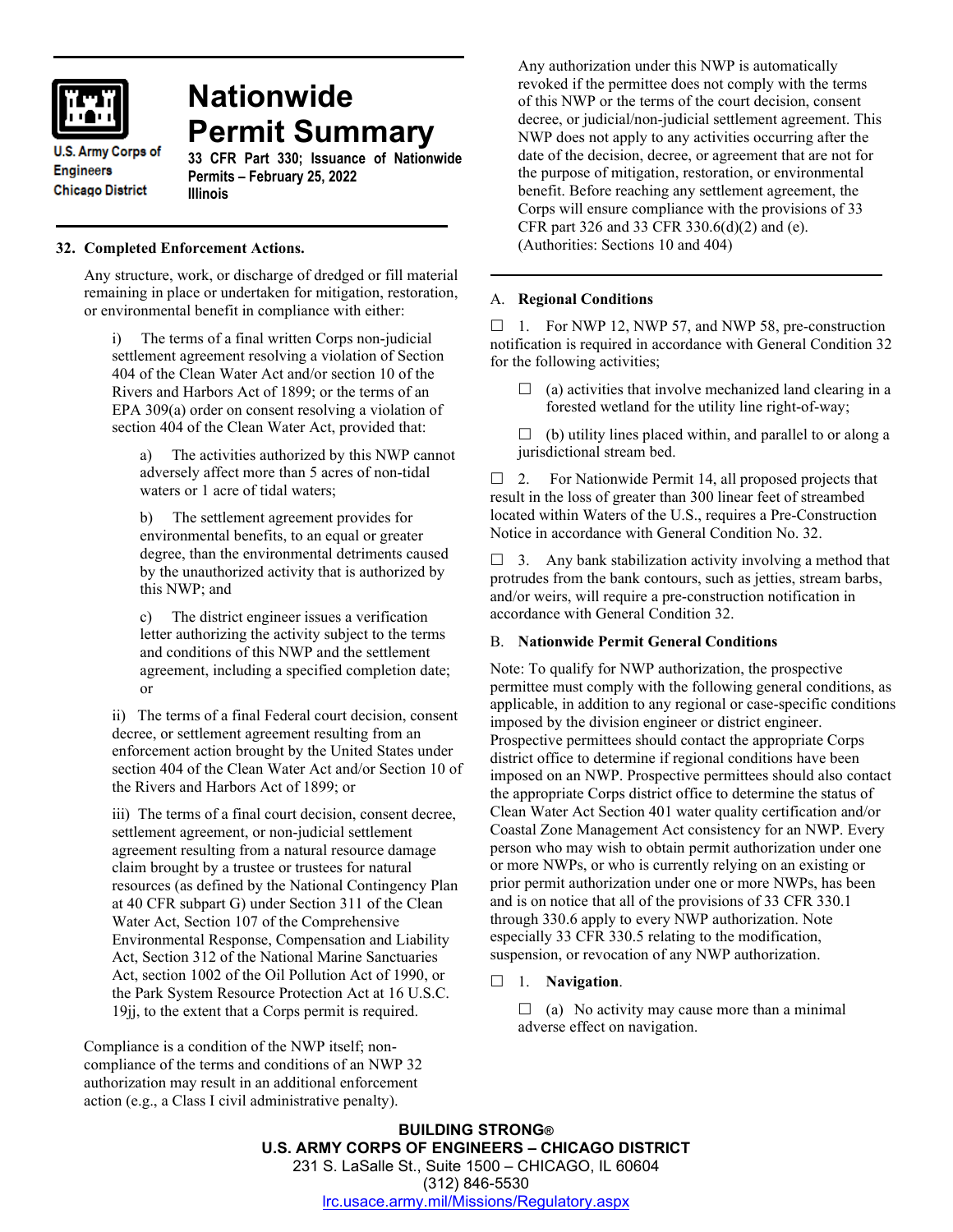$\Box$  (b) Any safety lights and signals prescribed by the U.S. Coast Guard, through regulations or otherwise, must be installed and maintained at the permittee's expense on authorized facilities in navigable waters of the United States.

 $\Box$  (c) The permittee understands and agrees that, if future operations by the United States require the removal, relocation, or other alteration, of the structure or work herein authorized, or if, in the opinion of the Secretary of the Army or his authorized representative, said structure or work shall cause unreasonable obstruction to the free navigation of the navigable waters, the permittee will be required, upon due notice from the Corps of Engineers, to remove, relocate, or alter the structural work or obstructions caused thereby, without expense to the United States. No claim shall be made against the United States on account of any such removal or alteration.

□ 2. **Aquatic Life Movements.** No activity may substantially disrupt the necessary life cycle movements of those species of aquatic life indigenous to the waterbody, including those species that normally migrate through the area, unless the activity's primary purpose is to impound water. All permanent and temporary crossings of waterbodies shall be suitably culverted, bridged, or otherwise designed and constructed to maintain low flows to sustain the movement of those aquatic species. If a bottomless culvert cannot be used, then the crossing should be designed and constructed to minimize adverse effects to aquatic life movements.

 3. **Spawning Areas**. Activities in spawning areas during spawning seasons must be avoided to the maximum extent practicable. Activities that result in the physical destruction (e.g., through excavation, fill, or downstream smothering by substantial turbidity) of an important spawning area are not authorized.

 4. **Migratory Bird Breeding Areas.** Activities in waters of the United States that serve as breeding areas for migratory birds must be avoided to the maximum extent practicable.

 5. **Shellfish Beds**. No activity may occur in areas of concentrated shellfish populations, unless the activity is directly related to a shellfish harvesting activity authorized by NWPs 4 and 48, or is a shellfish seeding or habitat restoration activity authorized by NWP 27.

 6. **Suitable Material**. No activity may use unsuitable material (e.g., trash, debris, car bodies, asphalt, etc.). Material used for construction or discharged must be free from toxic pollutants in toxic amounts (see section 307 of the Clean Water Act).

 7. **Water Supply Intakes**. No activity may occur in the proximity of a public water supply intake, except where the activity is for the repair or improvement of public water supply intake structures or adjacent bank stabilization.

 8. **Adverse Effects from Impoundments**. If the activity creates an impoundment of water, adverse effects to the aquatic system due to accelerating the passage of water, and/or restricting its flow must be minimized to the maximum extent practicable.

 9. **Management of Water Flows**. To the maximum extent practicable, the pre-construction course, condition, capacity, and location of open waters must be maintained for each activity, including stream channelization, storm water management activities, and temporary and permanent road crossings, except as provided below. The activity must be constructed to withstand expected high flows. The activity must not restrict or impede the passage of normal or high flows, unless the primary purpose of the activity is to impound water or manage high flows. The activity may alter the pre-construction course, condition, capacity, and location of open waters if it benefits the aquatic environment (e.g., stream restoration or relocation activities).

 10. **Fills Within 100-Year Floodplains**. The activity must comply with applicable FEMA-approved state or local floodplain management requirements.

□ 11. **Equipment**. Heavy equipment working in wetlands or mudflats must be placed on mats, or other measures must be taken to minimize soil disturbance.

 12. **Soil Erosion and Sediment Controls**. Appropriate soil erosion and sediment controls must be used and maintained in effective operating condition during construction, and all exposed soil and other fills, as well as any work below the ordinary high water mark or high tide line, must be permanently stabilized at the earliest practicable date. Permittees are encouraged to perform work within waters of the United States during periods of low-flow or no-flow, or during low tides.

 13. **Removal of Temporary Fills**. Temporary structures must be removed, to the maximum extent practicable, after their use has been discontinued. Temporary fills must be removed in their entirety and the affected areas returned to pre-construction elevations. The affected areas must be revegetated, as appropriate.

 14. **Proper Maintenance**. Any authorized structure or fill shall be properly maintained, including maintenance to ensure public safety and compliance with applicable NWP general conditions, as well as any activity-specific conditions added by the district engineer to an NWP authorization.

 15. **Single and Complete Project**. The activity must be a single and complete project. The same NWP cannot be used more than once for the same single and complete project.

# 16. **Wild and Scenic Rivers**.

 $\Box$  (a) No NWP activity may occur in a component of the National Wild and Scenic River System, or in a river officially designated by Congress as a "study river" for possible inclusion in the system while the river is in an official study status, unless the appropriate Federal agency with direct management responsibility for such river, has determined in writing that the proposed activity will not adversely affect the Wild and Scenic River designation or study status.

 $\Box$  (b) If a proposed NWP activity will occur in a component of the National Wild and Scenic River System, or in a river officially designated by Congress as a "study river" for possible inclusion in the system while the river is in an official study status, the permittee must submit a preconstruction notification (see general condition 32).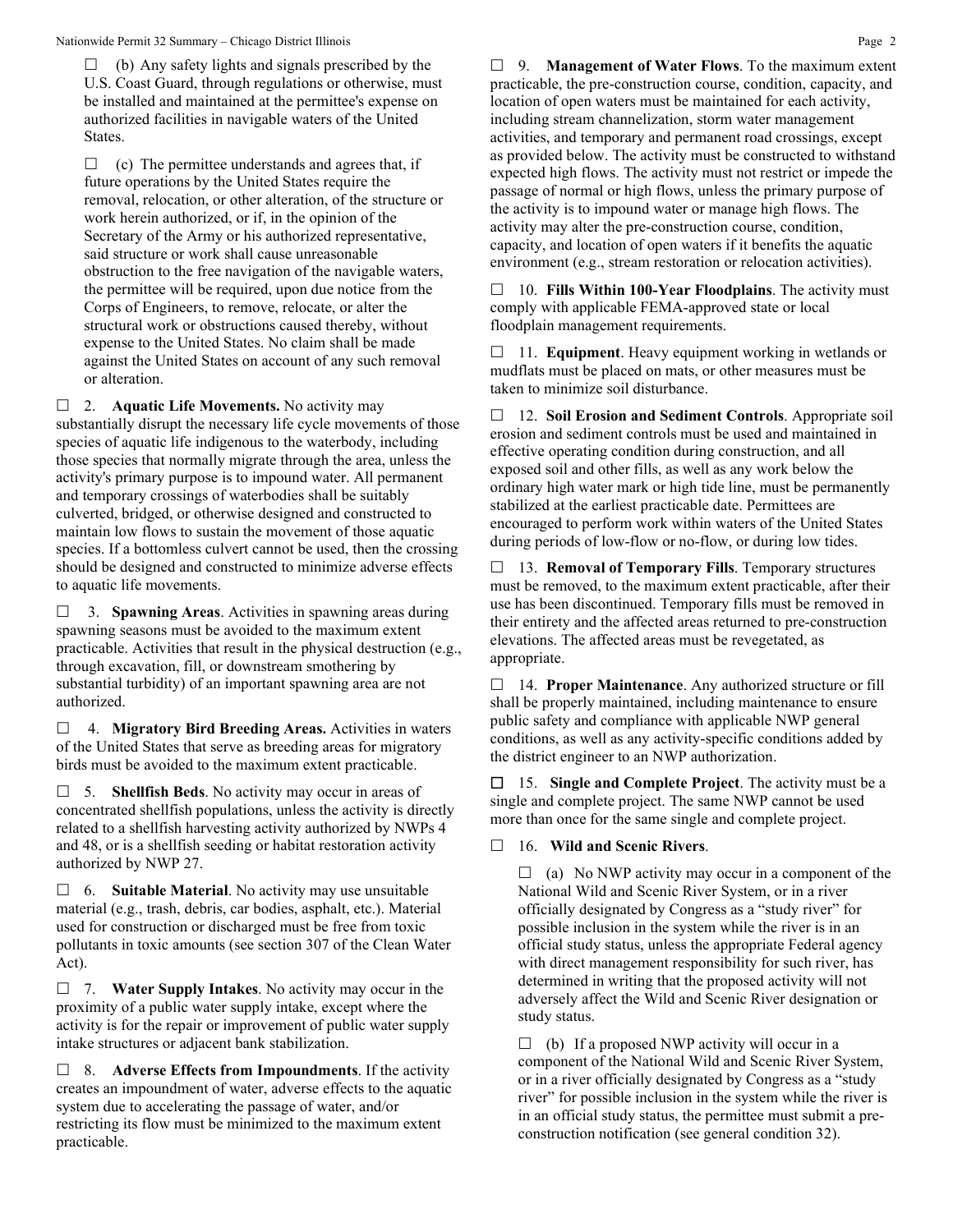The district engineer will coordinate the PCN with the Federal agency with direct management responsibility for that river. Permittees shall not begin the NWP activity until notified by the district engineer that the Federal agency with direct management responsibility for that river has determined in writing that the proposed NWP activity will not adversely affect the Wild and Scenic River designation or study status.

 $\Box$  (c) Information on Wild and Scenic Rivers may be obtained from the appropriate Federal land management agency responsible for the designated Wild and Scenic River or study river (e.g., National Park Service, U.S. Forest Service, Bureau of Land Management, U.S. Fish and Wildlife Service). Information on these rivers is also available at: http://www.rivers.gov/.

 17. **Tribal Rights**. No activity or its operation may impair reserved tribal rights, including, but not limited to, reserved water rights and treaty fishing and hunting rights.

## 18. **Endangered Species**.

 $\Box$  (a) No activity is authorized under any NWP which is likely to directly or indirectly jeopardize the continued existence of a threatened or endangered species or a species proposed for such designation, as identified under the Federal Endangered Species Act (ESA), or which will directly or indirectly destroy or adversely modify the critical habitat of such species. No activity is authorized under any NWP which "may affect" a listed species or critical habitat, unless ESA section 7 consultation addressing the consequences of the proposed activity on listed species or critical habitat has been completed. See 50 CFR 402.02 for the definition of "effects of the action" for the purposes of ESA section 7 consultation, as well as 50 CFR 402.17, which provides further explanation under ESA section 7 regarding "activities that are reasonably certain to occur" and "consequences caused by the proposed action."

 $\Box$  (b) Federal agencies should follow their own procedures for complying with the requirements of the ESA (see 33 CFR 330.4 $(f)(1)$ ). If pre-construction notification is required for the proposed activity, the Federal permittee must provide the district engineer with the appropriate documentation to demonstrate compliance with those requirements. The district engineer will verify that the appropriate documentation has been submitted. If the appropriate documentation has not been submitted, additional ESA section 7 consultation may be necessary for the activity and the respective federal agency would be responsible for fulfilling its obligation under section 7 of the ESA.

 $\Box$  (c) Non-federal permittees must submit a preconstruction notification to the district engineer if any listed species (or species proposed for listing) or designated critical habitat (or critical habitat proposed such designation) might be affected or is in the vicinity of the activity, or if the activity is located in designated critical habitat or critical habitat proposed for such designation, and shall not begin work on the activity until notified by the district engineer that the requirements of the ESA have been satisfied and that the activity is

authorized. For activities that might affect Federally-listed endangered or threatened species (or species proposed for listing) or designated critical habitat (or critical habitat proposed for such designation), the pre-construction notification must include the name(s) of the endangered or threatened species (or species proposed for listing) that might be affected by the proposed activity or that utilize the designated critical habitat (or critical habitat proposed for such designation) that might be affected by the proposed activity. The district engineer will determine whether the proposed activity "may affect" or will have "no effect" to listed species and designated critical habitat and will notify the non-Federal applicant of the Corps' determination within 45 days of receipt of a complete preconstruction notification. For activities where the non-Federal applicant has identified listed species (or species proposed for listing) or designated critical habitat (or critical habitat proposed for such designation) that might be affected or is in the vicinity of the activity, and has so notified the Corps, the applicant shall not begin work until the Corps has provided notification that the proposed activity will have "no effect" on listed species (or species proposed for listing or designated critical habitat (or critical habitat proposed for such designation), or until ESA section 7 consultation or conference has been completed. If the non-Federal applicant has not heard back from the Corps within 45 days, the applicant must still wait for notification from the Corps.

 $\Box$  (d) As a result of formal or informal consultation with the FWS or NMFS the district engineer may add species-specific permit conditions to the NWPs.

 $\Box$  (e) Authorization of an activity by an NWP does not authorize the "take" of a threatened or endangered species as defined under the ESA. In the absence of separate authorization (e.g., an ESA Section 10 Permit, a Biological Opinion with "incidental take" provisions, etc.) from the FWS or the NMFS, the Endangered Species Act prohibits any person subject to the jurisdiction of the United States to take a listed species, where "take" means to harass, harm, pursue, hunt, shoot, wound, kill, trap, capture, or collect, or to attempt to engage in any such conduct. The word "harm" in the definition of "take" means an act which actually kills or injures wildlife. Such an act may include significant habitat modification or degradation where it actually kills or injures wildlife by significantly impairing essential behavioral patterns, including breeding, feeding or sheltering.

 $\Box$  (f) If the non-federal permittee has a valid ESA section  $10(a)(1)(B)$  incidental take permit with an approved Habitat Conservation Plan for a project or a group of projects that includes the proposed NWP activity, the non-federal applicant should provide a copy of that ESA section  $10(a)(1)(B)$  permit with the PCN required by paragraph (c) of this general condition. The district engineer will coordinate with the agency that issued the ESA section  $10(a)(1)(B)$  permit to determine whether the proposed NWP activity and the associated incidental take were considered in the internal ESA section 7 consultation conducted for the ESA section  $10(a)(1)(B)$  permit.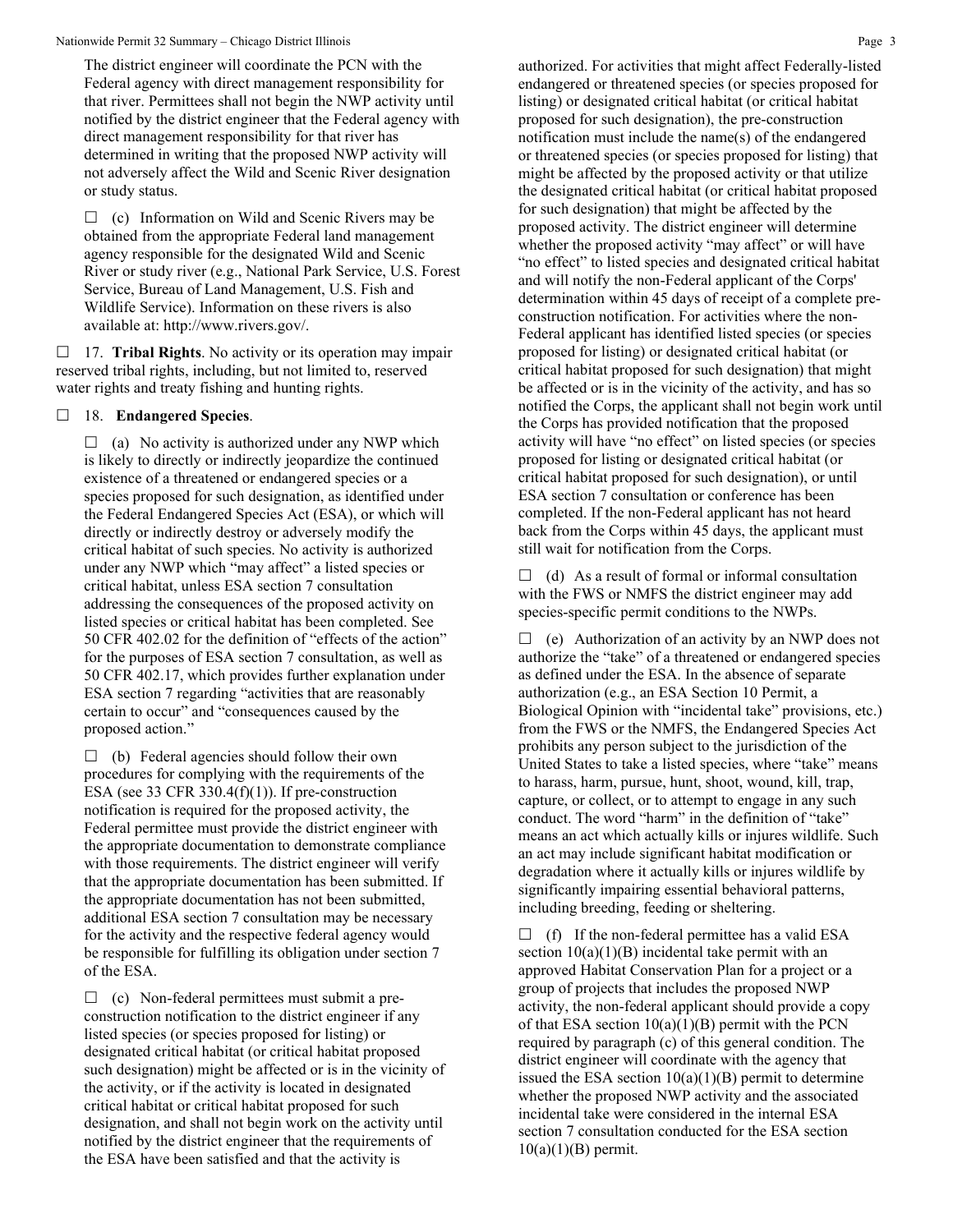If that coordination results in concurrence from the agency that the proposed NWP activity and the associated incidental take were considered in the internal ESA section 7 consultation for the ESA section  $10(a)(1)(B)$ permit, the district engineer does not need to conduct a separate ESA section 7 consultation for the proposed NWP activity. The district engineer will notify the nonfederal applicant within 45 days of receipt of a complete pre-construction notification whether the ESA section  $10(a)(1)(B)$  permit covers the proposed NWP activity or whether additional ESA section 7 consultation is required.

 $\Box$  (g) Information on the location of threatened and endangered species and their critical habitat can be obtained directly from the offices of the FWS and NMFS or their world wide web pages at http://www.fws.gov/ or http://www.fws.gov/ipac and

http://www.nmfs.noaa.gov/pr/species/esa/ respectively.

 19. **Migratory Birds and Bald and Golden Eagles**. The permittee is responsible for ensuring that an action authorized by NWP complies with the Migratory Bird Treaty Act and the Bald and Golden Eagle Protection Act. The permittee is responsible for contacting the appropriate local office of the U.S. Fish and Wildlife Service to determine what measures, if any, are necessary or appropriate to reduce adverse effects to migratory birds or eagles, including whether "incidental take" permits are necessary and available under the Migratory Bird Treaty Act or Bald and Golden Eagle Protection Act for a particular activity.

# 20. **Historic Properties**.

 $\Box$  (a) No activity is authorized under any NWP which may have the potential to cause effects to properties listed, or eligible for listing, in the National Register of Historic Places until the requirements of Section 106 of the National Historic Preservation Act (NHPA) have been satisfied.

 $\Box$  (b) Federal permittees should follow their own procedures for complying with the requirements of section 106 of the National Historic Preservation Act (see 33 CFR 330.4(g)(1)). If pre-construction notification is required for the proposed NWP activity, the Federal permittee must provide the district engineer with the appropriate documentation to demonstrate compliance with those requirements. The district engineer will verify that the appropriate documentation has been submitted. If the appropriate documentation is not submitted, then additional consultation under section 106 may be necessary. The respective federal agency is responsible for fulfilling its obligation to comply with section 106.

 $\Box$  (c) Non-federal permittees must submit a preconstruction notification to the district engineer if the NWP activity might have the potential to cause effects to any historic properties listed on, determined to be eligible for listing on, or potentially eligible for listing on the National Register of Historic Places, including previously unidentified properties. For such activities, the preconstruction notification must state which historic properties might have the potential to be affected by the proposed NWP activity or include a vicinity map indicating the location of the historic properties or the potential for the presence of historic properties.

Assistance regarding information on the location of, or potential for, the presence of historic properties can be sought from the State Historic Preservation Officer, Tribal Historic Preservation Officer, or designated tribal representative, as appropriate, and the National Register of Historic Places (see 33 CFR 330.4(g)). When reviewing pre-construction notifications, district engineers will comply with the current procedures for addressing the requirements of section 106 of the National Historic Preservation Act. The district engineer shall make a reasonable and good faith effort to carry out appropriate identification efforts commensurate with potential impacts, which may include background research, consultation, oral history interviews, sample field investigation, and/or field survey. Based on the information submitted in the PCN and these identification efforts, the district engineer shall determine whether the proposed NWP activity has the potential to cause effects on the historic properties. Section 106 consultation is not required when the district engineer determines that the activity does not have the potential to cause effects on historic properties (see 36 CFR 800.3(a)). Section 106 consultation is required when the district engineer determines that the activity has the potential to cause effects on historic properties. The district engineer will conduct consultation with consulting parties identified under 36 CFR 800.2(c) when he or she makes any of the following effect determinations for the purposes of section 106 of the NHPA: No historic properties affected, no adverse effect, or adverse effect.

 $\Box$  (d) Where the non-Federal applicant has identified historic properties on which the proposed NWP activity might have the potential to cause effects and has so notified the Corps, the non-Federal applicant shall not begin the activity until notified by the district engineer either that the activity has no potential to cause effects to historic properties or that NHPA section 106 consultation has been completed. For non-federal permittees, the district engineer will notify the prospective permittee within 45 days of receipt of a complete pre-construction notification whether NHPA section 106 consultation is required. If NHPA section 106 consultation is required, the district engineer will notify the non-Federal applicant that he or she cannot begin the activity until section 106 consultation is completed. If the non-Federal applicant has not heard back from the Corps within 45 days, the applicant must still wait for notification from the Corps.

 $\Box$  (e) Prospective permittees should be aware that section 110k of the NHPA (54 U.S.C. 306113) prevents the Corps from granting a permit or other assistance to an applicant who, with intent to avoid the requirements of section 106 of the NHPA, has intentionally significantly adversely affected a historic property to which the permit would relate, or having legal power to prevent it, allowed such significant adverse effect to occur, unless the Corps, after consultation with the Advisory Council on Historic Preservation (ACHP), determines that circumstances justify granting such assistance despite the adverse effect created or permitted by the applicant.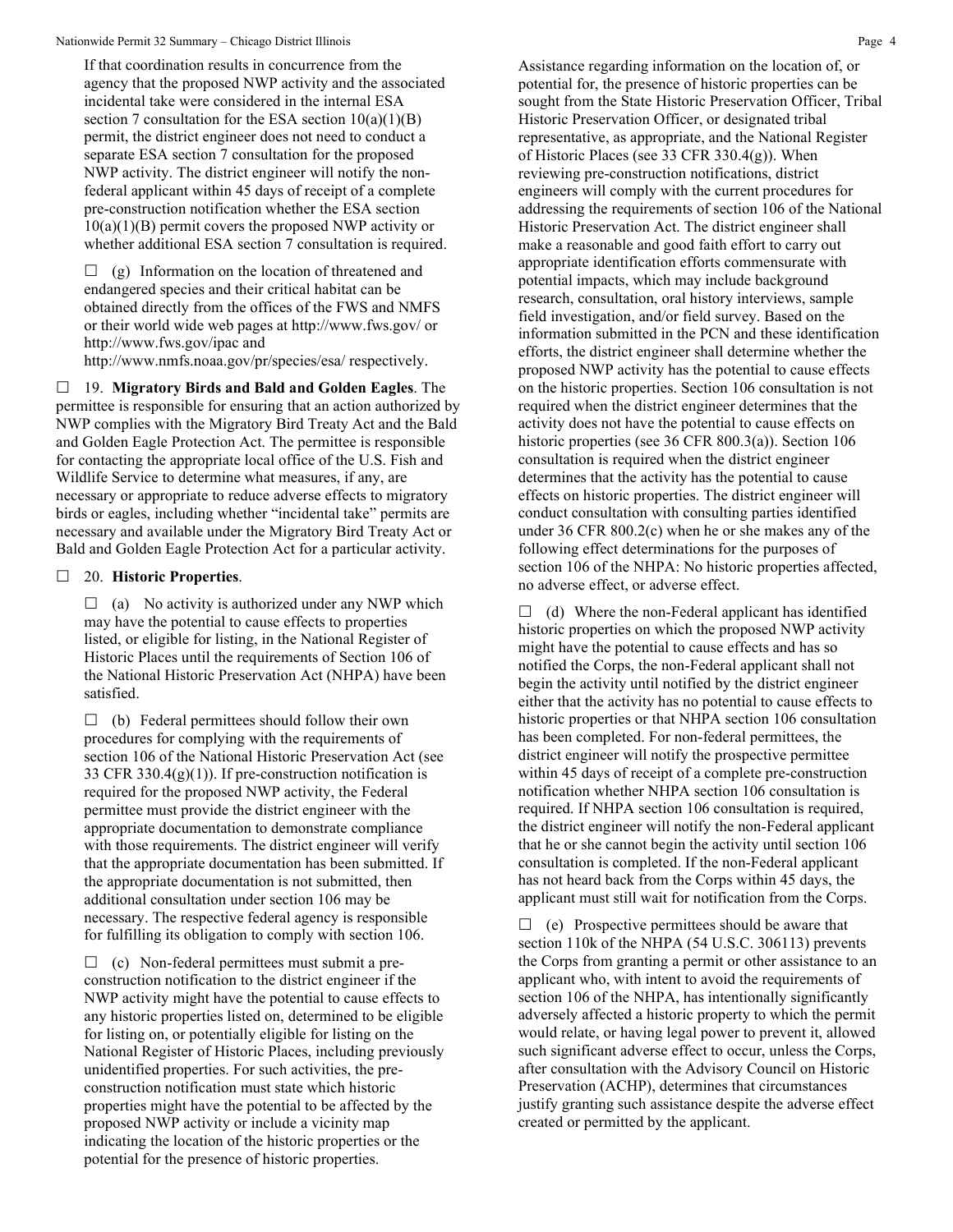If circumstances justify granting the assistance, the Corps is required to notify the ACHP and provide documentation specifying the circumstances, the degree of damage to the integrity of any historic properties affected, and proposed mitigation. This documentation must include any views obtained from the applicant, SHPO/THPO, appropriate Indian tribes if the undertaking occurs on or affects historic properties on tribal lands or affects properties of interest to those tribes, and other parties known to have a legitimate interest in the impacts to the permitted activity on historic properties.

 21. **Discovery of Previously Unknown Remains and Artifacts**. Permittees that discover any previously unknown historic, cultural or archeological remains and artifacts while accomplishing the activity authorized by NWP, they must immediately notify the district engineer of what they have found, and to the maximum extent practicable, avoid construction activities that may affect the remains and artifacts until the required coordination has been completed. The district engineer will initiate the Federal, Tribal, and state coordination required to determine if the items or remains warrant a recovery effort or if the site is eligible for listing in the National Register of Historic Places.

 **22. Designated Critical Resource Waters**. Critical resource waters include, NOAA-managed marine sanctuaries and marine monuments, and National Estuarine Research Reserves. The district engineer may designate, after notice and opportunity for public comment, additional waters officially designated by a state as having particular environmental or ecological significance, such as outstanding national resource waters or state natural heritage sites. The district engineer may also designate additional critical resource waters after notice and opportunity for public comment.

 $\Box$  (a) Discharges of dredged or fill material into waters of the United States are not authorized by NWPs 7, 12, 14, 16, 17, 21, 29, 31, 35, 39, 40, 42, 43, 44, 49, 50, 51, 52, 57, and 58 for any activity within, or directly affecting, critical resource waters, including wetlands adjacent to such waters.

 $\Box$  (b) For NWPs 3, 8, 10, 13, 15, 18, 19, 22, 23, 25, 27, 28, 30, 33, 34, 36, 37, 38, and 54, notification is required in accordance with general condition 32, for any activity proposed by permittees in the designated critical resource waters including wetlands adjacent to those waters. The district engineer may authorize activities under these NWPs only after she or he determines that the impacts to the critical resource waters will be no more than minimal.

 **23. Mitigation**. The district engineer will consider the following factors when determining appropriate and practicable mitigation necessary to ensure that the individual and cumulative adverse environmental effects are no more than minimal:

 $\Box$  (a) The activity must be designed and constructed to avoid and minimize adverse effects, both temporary and permanent, to waters of the United States to the maximum extent practicable at the project site (i.e., on site).

 $\Box$  (b) Mitigation in all its forms (avoiding, minimizing, rectifying, reducing, or compensating for resource losses) will be required to the extent necessary to ensure that the individual and cumulative adverse environmental effects are no more than minimal.

 $\Box$  (c) Compensatory mitigation at a minimum one-forone ratio will be required for all wetland losses that exceed 1/10-acre and require pre-construction notification, unless the district engineer determines in writing that either some other form of mitigation would be more environmentally appropriate or the adverse environmental effects of the proposed activity are no more than minimal, and provides an activity-specific waiver of this requirement. For wetland losses of 1/10 acre or less that require pre-construction notification, the district engineer may determine on a case-by-case basis that compensatory mitigation is required to ensure that the activity results in only minimal adverse environmental effects.

 $\Box$  (d) Compensatory mitigation at a minimum one-forone ratio will be required for all losses of stream bed that exceed 3/100-acre and require pre-construction notification, unless the district engineer determines in writing that either some other form of mitigation would be more environmentally appropriate or the adverse environmental effects of the proposed activity are no more than minimal, and provides an activity-specific waiver of this requirement. This compensatory mitigation requirement may be satisfied through the restoration or enhancement of riparian areas next to streams in accordance with paragraph (e) of this general condition. For losses of stream bed of 3/100-acre or less that require pre-construction notification, the district engineer may determine on a case-by-case basis that compensatory mitigation is required to ensure that the activity results in only minimal adverse environmental effects. Compensatory mitigation for losses of streams should be provided, if practicable, through stream rehabilitation, enhancement, or preservation, since streams are difficultto-replace resources (see  $33 \text{ CFR } 332.3(e)(3)$ ).

 $\Box$  (e) Compensatory mitigation plans for NWP activities in or near streams or other open waters will normally include a requirement for the restoration or enhancement, maintenance, and legal protection (e.g., conservation easements) of riparian areas next to open waters. In some cases, the restoration or maintenance/protection of riparian areas may be the only compensatory mitigation required. If restoring riparian areas involves planting vegetation, only native species should be planted. The width of the required riparian area will address documented water quality or aquatic habitat loss concerns. Normally, the riparian area will be 25 to 50 feet wide on each side of the stream, but the district engineer may require slightly wider riparian areas to address documented water quality or habitat loss concerns. If it is not possible to restore or maintain/protect a riparian area on both sides of a stream, or if the waterbody is a lake or coastal waters, then restoring or maintaining/protecting a riparian area along a single bank or shoreline may be sufficient.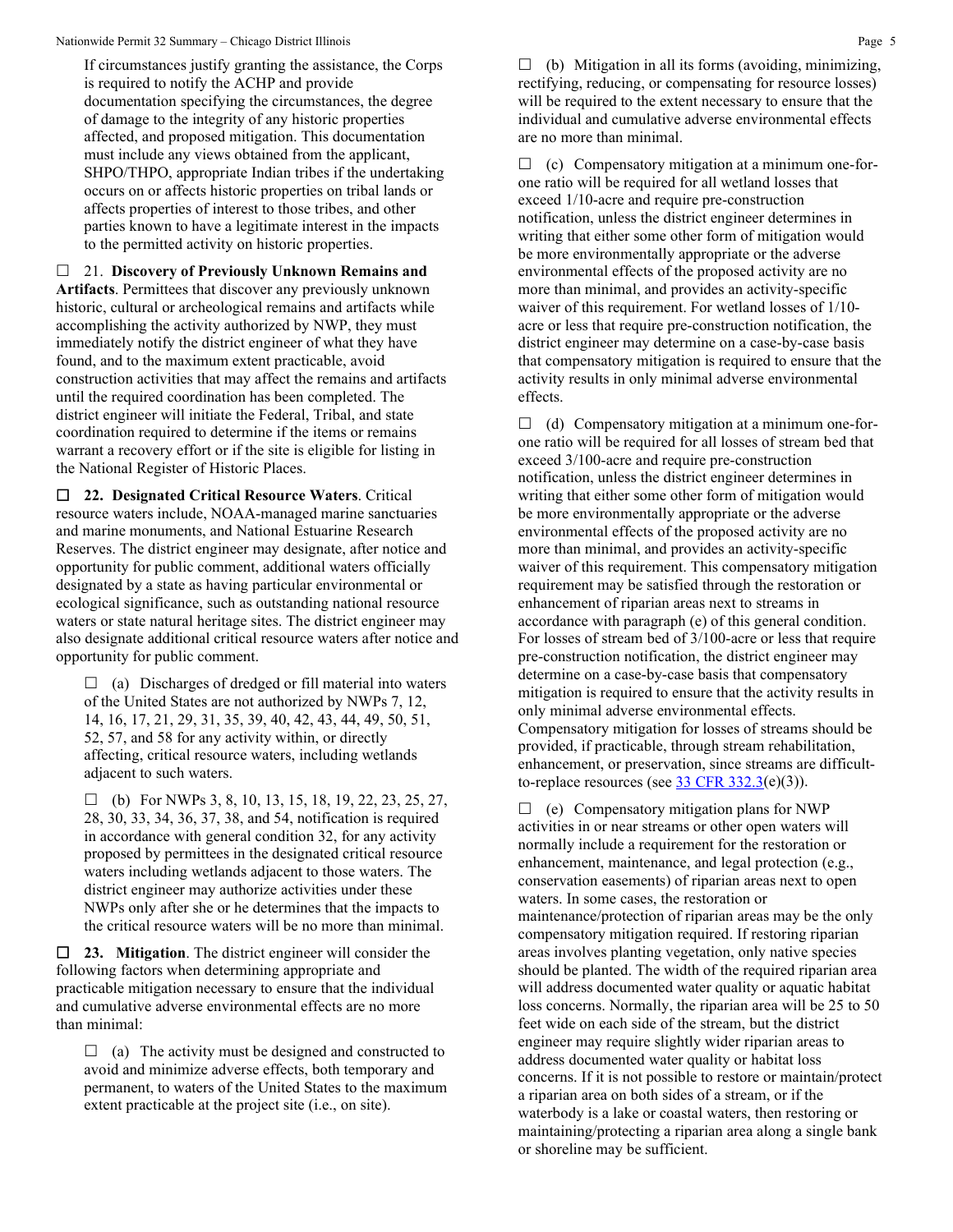Where both wetlands and open waters exist on the project site, the district engineer will determine the appropriate compensatory mitigation (e.g., riparian areas and/or wetlands compensation) based on what is best for the aquatic environment on a watershed basis. In cases where riparian areas are determined to be the most appropriate form of minimization or compensatory mitigation, the district engineer may waive or reduce the requirement to provide wetland compensatory mitigation for wetland losses.

 $\Box$  (f) Compensatory mitigation projects provided to offset losses of aquatic resources must comply with the applicable provisions of 33 CFR part 332.

 $\Box$  (1) The prospective permittee is responsible for proposing an appropriate compensatory mitigation option if compensatory mitigation is necessary to ensure that the activity results in no more than minimal adverse environmental effects. For the NWPs, the preferred mechanism for providing compensatory mitigation is mitigation bank credits or in-lieu fee program credits (see 33 CFR 332.3(b)(2) and (3)). However, if an appropriate number and type of mitigation bank or in-lieu credits are not available at the time the PCN is submitted to the district engineer, the district engineer may approve the use of permittee-responsible mitigation.

 $\Box$  (2) The amount of compensatory mitigation required by the district engineer must be sufficient to ensure that the authorized activity results in no more than minimal individual and cumulative adverse environmental effects (see 33 CFR 330.1(e)(3)). (See also 33 CFR 332.3(f).)

 $\Box$  (3) Since the likelihood of success is greater and the impacts to potentially valuable uplands are reduced, aquatic resource restoration should be the first compensatory mitigation option considered for permittee-responsible mitigation.

 $\Box$  (4) If permittee-responsible mitigation is the proposed option, the prospective permittee is responsible for submitting a mitigation plan. A conceptual or detailed mitigation plan may be used by the district engineer to make the decision on the NWP verification request, but a final mitigation plan that addresses the applicable requirements of 33 CFR 332.4(c)(2) through (14) must be approved by the district engineer before the permittee begins work in waters of the United States, unless the district engineer determines that prior approval of the final mitigation plan is not practicable or not necessary to ensure timely completion of the required compensatory mitigation (see 33 CFR 332.3(k)(3)).

 $\Box$  (5) If mitigation bank or in-lieu fee program credits are the proposed option, the mitigation plan needs to address only the baseline conditions at the impact site and the number of credits to be provided (see 33 CFR 332.4(c)(1)(ii)).

 $\Box$  (6) Compensatory mitigation requirements (e.g., resource type and amount to be provided as compensatory mitigation, site protection, ecological performance standards, monitoring requirements) may be addressed through conditions added to the NWP authorization, instead of components of a compensatory mitigation plan (see 33 CFR  $332.4(c)(1)(ii)$ .

 $\Box$  (g) Compensatory mitigation will not be used to increase the acreage losses allowed by the acreage limits of the NWPs. For example, if an NWP has an acreage limit of 1/2-acre, it cannot be used to authorize any NWP activity resulting in the loss of greater than 1/2-acre of waters of the United States, even if compensatory mitigation is provided that replaces or restores some of the lost waters. However, compensatory mitigation can and should be used, as necessary, to ensure that an NWP activity already meeting the established acreage limits also satisfies the no more than minimal impact requirement for the NWPs.

 $\Box$  (h) Permittees may propose the use of mitigation banks, in-lieu fee programs, or permittee-responsible mitigation. When developing a compensatory mitigation proposal, the permittee must consider appropriate and practicable options consistent with the framework at 33 CFR 332.3(b). For activities resulting in the loss of marine or estuarine resources, permittee-responsible mitigation may be environmentally preferable if there are no mitigation banks or in-lieu fee programs in the area that have marine or estuarine credits available for sale or transfer to the permittee. For permittee-responsible mitigation, the special conditions of the NWP verification must clearly indicate the party or parties responsible for the implementation and performance of the compensatory mitigation project, and, if required, its long-term management.

 $\Box$  (i) Where certain functions and services of waters of the United States are permanently adversely affected by a regulated activity, such as discharges of dredged or fill material into waters of the United States that will convert a forested or scrub-shrub wetland to a herbaceous wetland in a permanently maintained utility line right-of-way, mitigation may be required to reduce the adverse environmental effects of the activity to the no more than minimal level.

 **24. Safety of Impoundment Structures**. To ensure that all impoundment structures are safely designed, the district engineer may require non-Federal applicants to demonstrate that the structures comply with established state dam safety criteria or have been designed by qualified persons. The district engineer may also require documentation that the design has been independently reviewed by similarly qualified persons, and appropriate modifications made to ensure safety.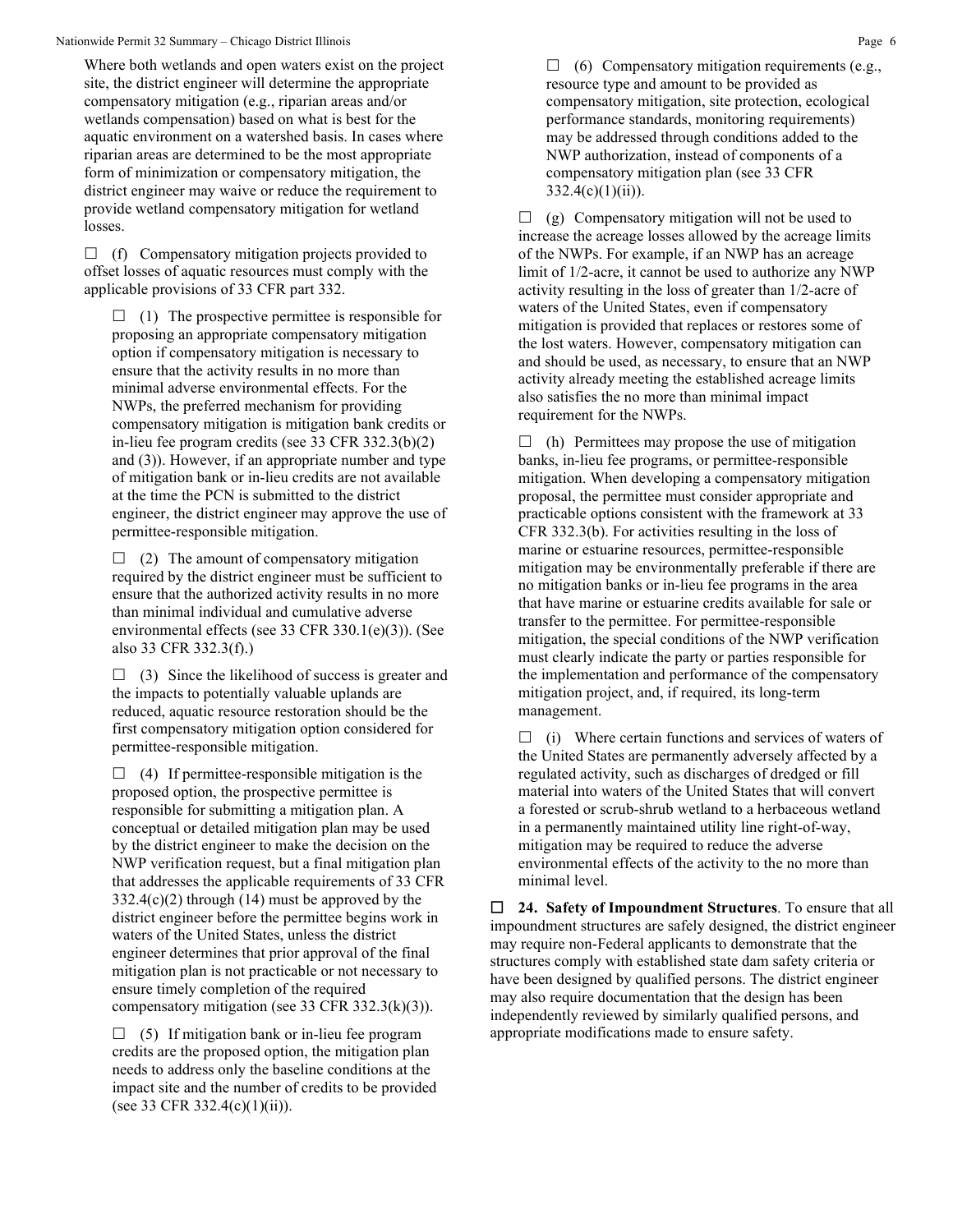## **25. Water Quality**.

 $\Box$  (a) Where the certifying authority (state, authorized tribe, or EPA, as appropriate) has not previously certified compliance of an NWP with CWA section 401, a CWA section 401 water quality certification for the proposed discharge must be obtained or waived (see [33 CFR](https://www.federalregister.gov/select-citation/2021/01/13/33-CFR-330.4)   $330.4(c)$  $330.4(c)$ ). If the permittee cannot comply with all of the conditions of a water quality certification previously issued by certifying authority for the issuance of the NWP, then the permittee must obtain a water quality certification or waiver for the proposed discharge in order for the activity to be authorized by an NWP.

 $\Box$  (b) If the NWP activity requires pre-construction notification and the certifying authority has not previously certified compliance of an NWP with CWA section 401, the proposed discharge is not authorized by an NWP until water quality certification is obtained or waived. If the certifying authority issues a water quality certification for the proposed discharge, the permittee must submit a copy of the certification to the district engineer. The discharge is not authorized by an NWP until the district engineer has notified the permittee that the water quality certification requirement has been satisfied by the issuance of a water quality certification or a waiver.

 $\Box$  (c) The district engineer or certifying authority may require additional water quality management measures to ensure that the authorized activity does not result in more than minimal degradation of water quality.

 **26. Coastal Zone Management**. In coastal states where an NWP has not previously received a state coastal zone management consistency concurrence, an individual state coastal zone management consistency concurrence must be obtained, or a presumption of concurrence must occur (see 33 CFR 330.4(d)). If the permittee cannot comply with all of the conditions of a coastal zone management consistency concurrence previously issued by the state, then the permittee must obtain an individual coastal zone management consistency concurrence or presumption of concurrence in order for the activity to be authorized by NWP. The district engineer or a state may require additional measures to ensure that the authorized activity is consistent with state coastal zone management requirements.

 **27. Regional and Case-By-Case Conditions**. The activity must comply with any regional conditions that may have been added by the Division Engineer (see 33 CFR 330.4(e)) and with any case specific conditions added by the Corps or by the state, Indian Tribe, or U.S. EPA in its CWA section 401 Water Quality Certification, or by the state in its Coastal Zone Management Act consistency determination.

 **28. Use of Multiple Nationwide Permits**. The use of more than one NWP for a single and complete project is authorized, subject to the following restrictions:

 $\Box$  (a) If only one of the NWPs used to authorize the single and complete project has a specified acreage limit, the acreage loss of waters of the United States cannot exceed the acreage limit of the NWP with the highest specified acreage limit. For example, if a road crossing over tidal waters is constructed under NWP 14, with associated bank stabilization authorized by NWP 13, the maximum acreage

loss of waters of the United States for the total project cannot exceed 1/3-acre.

 $\Box$  (b) If one or more of the NWPs used to authorize the single and complete project has specified acreage limits, the acreage loss of waters of the United States authorized by those NWPs cannot exceed their respective specified acreage limits. For example, if a commercial development is constructed under NWP 39, and the single and complete project includes the filling of an upland ditch authorized by NWP 46, the maximum acreage loss of waters of the United States for the commercial development under NWP 39 cannot exceed 1/2-acre, and the total acreage loss of waters of United States due to the NWP 39 and 46 activities cannot exceed 1 acre.

 **29. Transfer of Nationwide Permit Verifications**. If the permittee sells the property associated with a nationwide permit verification, the permittee may transfer the nationwide permit verification to the new owner by submitting a letter to the appropriate Corps district office to validate the transfer. A copy of the nationwide permit verification must be attached to the letter, and the letter must contain the following statement and signature:

"When the structures or work authorized by this nationwide permit are still in existence at the time the property is transferred, the terms and conditions of this nationwide permit, including any special conditions, will continue to be binding on the new owner(s) of the property. To validate the transfer of this nationwide permit and the associated liabilities associated with compliance with its terms and conditions, have the transferee sign and date below."

(Transferee)

#### (Date)

 **30. Compliance Certification**. Each permittee who receives an NWP verification letter from the Corps must provide a signed certification documenting completion of the authorized activity and implementation of any required compensatory mitigation. The success of any required permittee-responsible mitigation, including the achievement of ecological performance standards, will be addressed separately by the district engineer.

The Corps will provide the permittee the certification document with the NWP verification letter. The certification document will include:

 $\Box$  (a) A statement that the authorized activity was done in accordance with the NWP authorization, including any general, regional, or activity-specific conditions;

 $\Box$  (b) A statement that the implementation of any required compensatory mitigation was completed in accordance with the permit conditions. If credits from a mitigation bank or in-lieu fee program are used to satisfy the compensatory mitigation requirements, the certification must include the documentation required by 33 CFR 332.3(l)(3) to confirm that the permittee secured the appropriate number and resource type of credits; and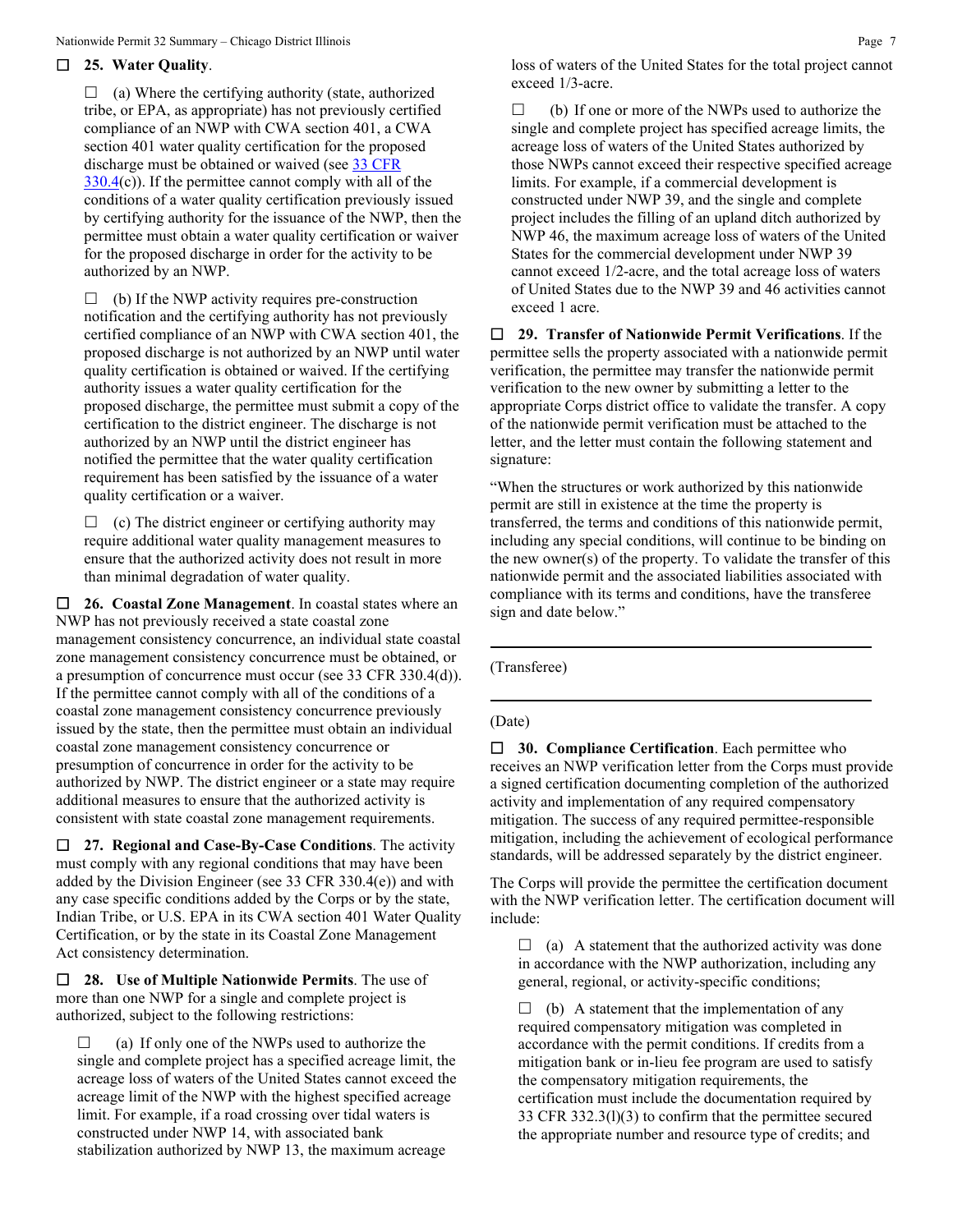$\Box$  (c) The signature of the permittee certifying the completion of the activity and mitigation.

The completed certification document must be submitted to the district engineer within 30 days of completion of the authorized activity or the implementation of any required compensatory mitigation, whichever occurs later.

 **31. Activities Affecting Structures or Works Built by the United States.** If an NWP activity also requires review by, or permission from, the Corps pursuant to 33 U.S.C. 408 because it will alter or temporarily or permanently occupy or use a U.S. Army Corps of Engineers (USACE) federally authorized Civil Works project (a "USACE project"), the prospective permittee must submit a pre-construction notification. See paragraph (b)(10) of general condition 32. An activity that requires section 408 permission and/or review is not authorized by NWP until the appropriate Corps office issues the section 408 permission or completes its review to alter, occupy, or use the USACE project, and the district engineer issues a written NWP verification.

# **32. Pre-Construction Notification**.

 $\Box$  (a) **Timing**. Where required by the terms of the NWP, the prospective permittee must notify the district engineer by submitting a pre-construction notification (PCN) as early as possible. The district engineer must determine if the PCN is complete within 30 calendar days of the date of receipt and, if the PCN is determined to be incomplete, notify the prospective permittee within that 30 day period to request the additional information necessary to make the PCN complete. The request must specify the information needed to make the PCN complete. As a general rule, district engineers will request additional information necessary to make the PCN complete only once. However, if the prospective permittee does not provide all of the requested information, then the district engineer will notify the prospective permittee that the PCN is still incomplete and the PCN review process will not commence until all of the requested information has been received by the district engineer. The prospective permittee shall not begin the activity until either:

 $\Box$  (1) He or she is notified in writing by the district engineer that the activity may proceed under the NWP with any special conditions imposed by the district or division engineer; or

 $\Box$  (2) 45 calendar days have passed from the district engineer's receipt of the complete PCN and the prospective permittee has not received written notice from the district or division engineer. However, if the permittee was required to notify the Corps pursuant to general condition 18 that listed species or critical habitat might be affected or are in the vicinity of the activity, or to notify the Corps pursuant to general condition 20 that the activity might have the potential to cause effects to historic properties, the permittee cannot begin the activity until receiving written notification from the Corps that there is "no effect" on listed species or "no potential to cause effects" on historic properties, or that any consultation required under Section 7 of the Endangered Species Act (see 33 CFR 330.4(f)) and/or section 106 of the National Historic Preservation Act (see 33 CFR 330.4(g)) has been completed. If the proposed activity requires a written waiver to exceed specified limits of an NWP, the permittee may not begin the activity until the district engineer issues the waiver. If the district or division engineer notifies the permittee in writing that an individual permit is required within 45 calendar days of receipt of a complete PCN, the permittee cannot begin the activity until an individual permit has been obtained. Subsequently, the permittee's right to proceed under the NWP may be modified, suspended, or revoked only in accordance with the procedure set forth in 33 CFR 330.5(d)(2).

 (b) **Contents of Pre-Construction Notification**. The PCN must be in writing and include the following information:

 $\Box$  (1) Name, address and telephone numbers of the prospective permittee;

 $\Box$  (2) Location of the proposed activity;

 $\Box$  (3) Identify the specific NWP or NWP(s) the prospective permittee wants to use to authorize the proposed activity;

 $\Box$  (4) (i) A description of the proposed activity; the activity's purpose; direct and indirect adverse environmental effects the activity would cause, including the anticipated amount of loss of wetlands, other special aquatic sites, and other waters expected to result from the NWP activity, in acres, linear feet, or other appropriate unit of measure; a description of any proposed mitigation measures intended to reduce the adverse environmental effects caused by the proposed activity; and any other NWP(s), regional general permit(s), or individual permit(s) used or intended to be used to authorize any part of the proposed project or any related activity, including other separate and distant crossings for linear projects that require Department of the Army authorization but do not require pre-construction notification.The description of the proposed activity and any proposed mitigation measures should be sufficiently detailed to allow the district engineer to determine that the adverse environmental effects of the activity will be no more than minimal and to determine the need for compensatory mitigation or other mitigation measures.

 $\Box$  (ii) For linear projects where one or more single and complete crossings require preconstruction notification, the PCN must include the quantity of anticipated losses of wetlands, other special aquatic sites, and other waters for each single and complete crossing of those wetlands, other special aquatic sites, and other waters (including those single and complete crossings authorized by NWP but do not require PCNs). This information will be used by the district engineer to evaluate the cumulative adverse environmental effects of the proposed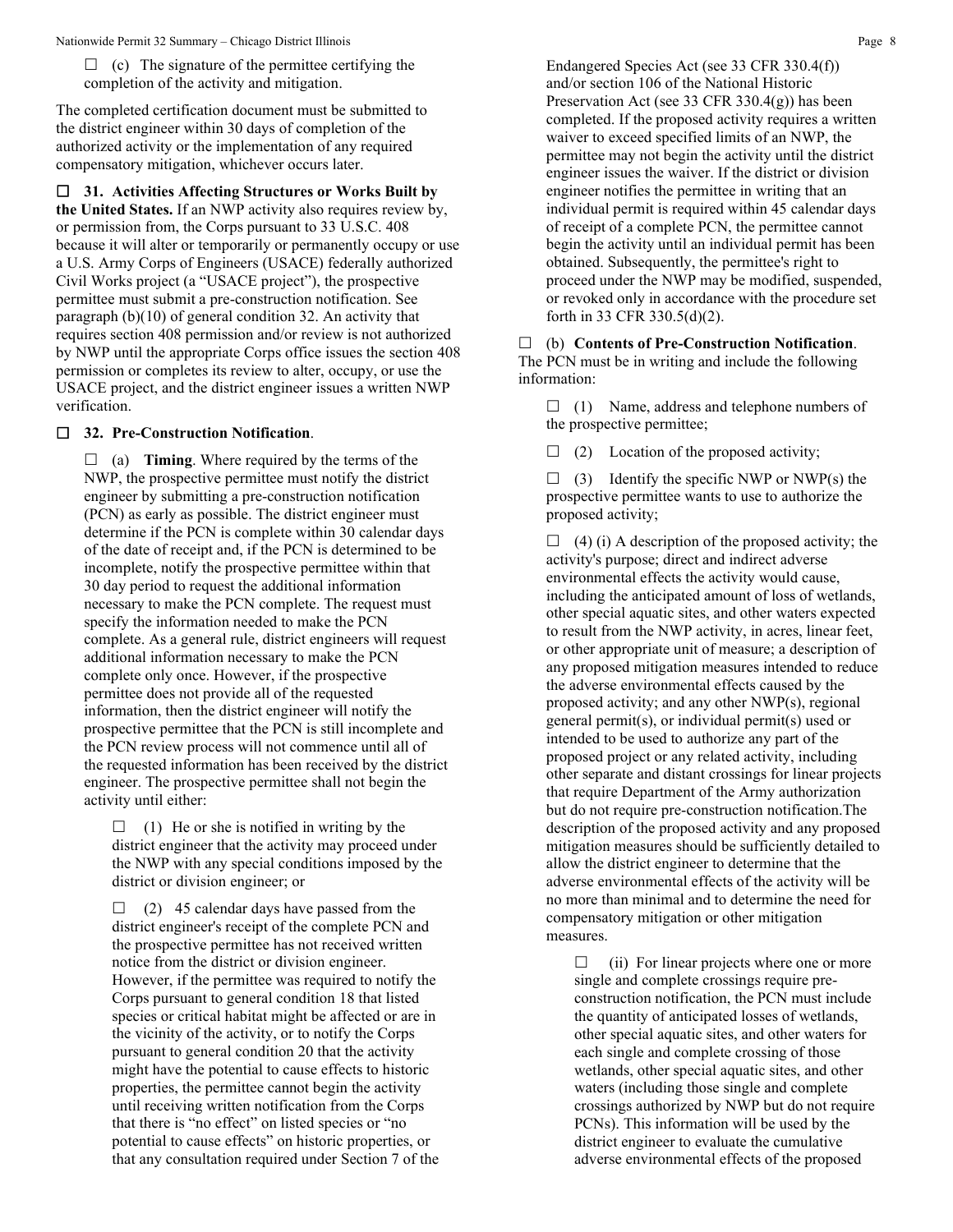linear project, and does not change those non-PCN NWP activities into NWP PCNs.

 $\Box$  (iii) Sketches should be provided when necessary to show that the activity complies with the terms of the NWP. (Sketches usually clarify the activity and when provided results in a quicker decision. Sketches should contain sufficient detail to provide an illustrative description of the proposed activity (e.g., a conceptual plan), but do not need to be detailed engineering plans);

 $\Box$  (5) The PCN must include a delineation of wetlands, other special aquatic sites, and other waters, such as lakes and ponds, perennial, and intermittent, on the project site. Wetland delineations must be prepared in accordance with the current method required by the Corps. The permittee may ask the Corps to delineate the special aquatic sites and other waters on the project site, but there may be a delay if the Corps does the delineation, especially if the project site is large or contains many wetlands, other special aquatic sites, and other waters. Furthermore, the 45-day period will not start until the delineation has been submitted to or completed by the Corps, as appropriate;

 $\Box$  (6) If the proposed activity will result in the loss of greater than 1/10-acre of wetlands or 3/100 acre of stream bed and a PCN is required, the prospective permittee must submit a statement describing how the mitigation requirement will be satisfied, or explaining why the adverse environmental effects are no more than minimal and why compensatory mitigation should not be required. As an alternative, the prospective permittee may submit a conceptual or detailed mitigation plan.

 $\Box$  (7) For non-federal permittees, if any listed species (or species proposed for listing) or designated critical habitat (or critical habitat proposed for such designation) might be affected or is in the vicinity of the activity, or if the activity is located in designated critical habitat (or critical habitat proposed for such designation), the PCN must include the name(s) of those endangered or threatened species (or species proposed for listing) that might be affected by the proposed activity or utilize the designated critical habitat (or critical habitat proposed for such designation) that might be affected by the proposed activity. For NWP activities that require pre-construction notification, Federal permittees must provide documentation demonstrating compliance with the Endangered Species Act;

 $\Box$  (8) For non-federal permittees, if the NWP activity might have the potential to cause effects to a historic property listed on, determined to be eligible for listing on, or potentially eligible for listing on, the National Register of Historic Places, the PCN must state which historic property might have the potential to be affected by the proposed activity or include a vicinity map indicating the location of the historic

property. For NWP activities that require preconstruction notification, Federal permittees must provide documentation demonstrating compliance with section 106 of the National Historic Preservation Act;

 $\Box$  (9) For an activity that will occur in a component of the National Wild and Scenic River System, or in a river officially designated by Congress as a "study river" for possible inclusion in the system while the river is in an official study status, the PCN must identify the Wild and Scenic River or the "study river" (see general condition 16); and

 $\Box$  (10) For an NWP activity that requires permission from, or review by, the Corps pursuant to 33 U.S.C. 408 because it will alter or temporarily or permanently occupy or use a U.S. Army Corps of Engineers federally authorized civil works project, the pre-construction notification must include a statement confirming that the project proponent has submitted a written request for section 408 permission from, or review by, the Corps office having jurisdiction over that USACE project.

 (c) **Form of Pre-Construction Notification.** The nationwide permit pre-construction notification form (Form ENG 6082) should be used for NWP PCNs. A letter containing the required information may also be used. Applicants may provide electronic files of PCNs and supporting materials if the district engineer has established tools and procedures for electronic submittals.

(d) **Agency Coordination**:

 $\Box$  (1) The district engineer will consider any comments from Federal and state agencies concerning the proposed activity's compliance with the terms and conditions of the NWPs and the need for mitigation to reduce the activity's adverse environmental effects so that they are no more than minimal.

 $\Box$  (2) Agency coordination is required for:

i) All NWP activities that require preconstruction notification and result in the loss of greater than 1/2-acre of waters of the United States;

ii) NWP 13 activities in excess of 500 linear feet, fills greater than one cubic yard per running foot, or involve discharges of dredged or fill material into special aquatic sites; and

(iii) NWP 54 activities in excess of 500 linear feet, or that extend into the waterbody more than 30 feet from the mean low water line in tidal waters or the ordinary high water mark in the Great Lakes.

 $\Box$  (3) When agency coordination is required, the district engineer will immediately provide (e.g., via email, facsimile transmission, overnight mail, or other expeditious manner) a copy of the complete PCN to the appropriate Federal or state offices (FWS,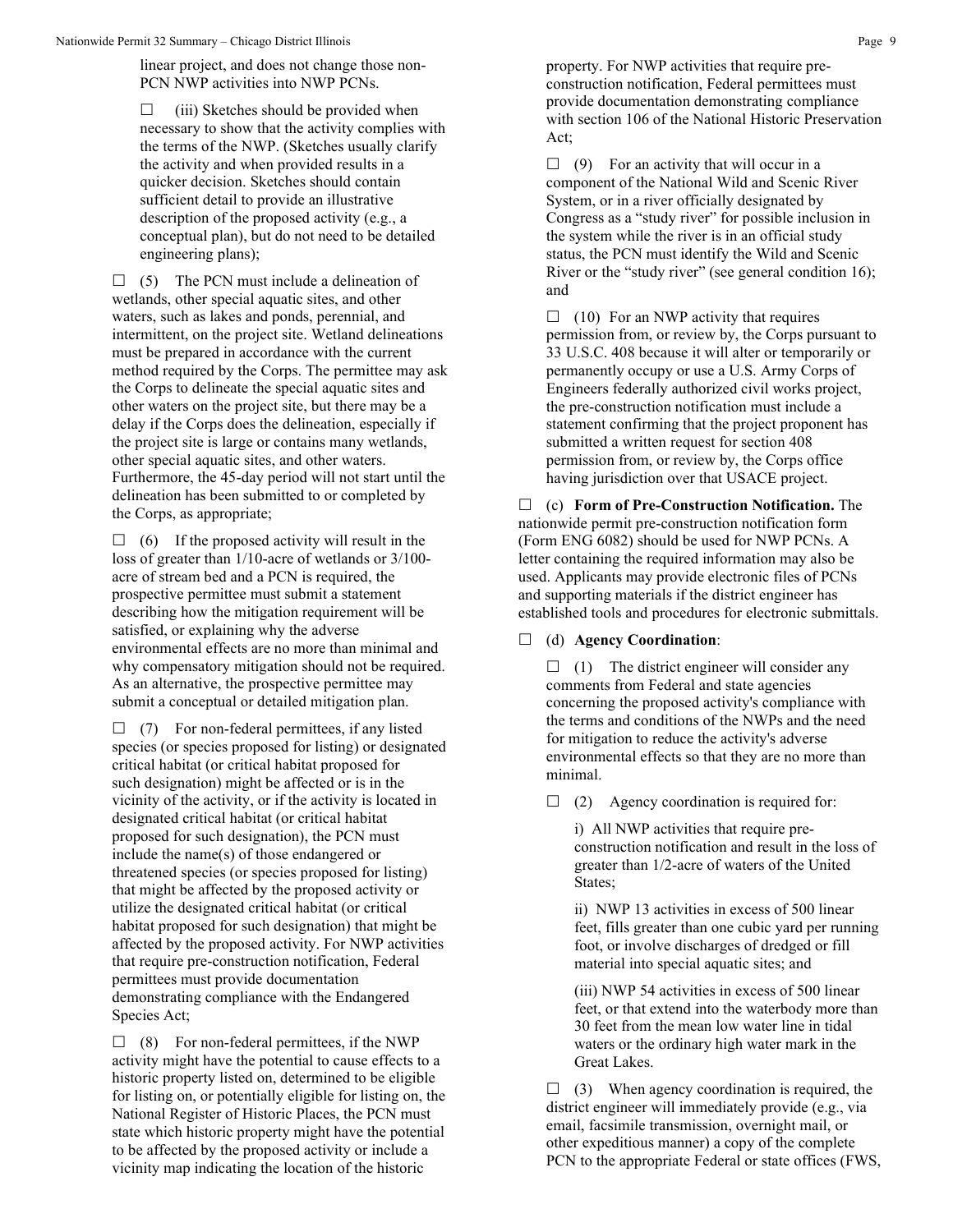state natural resource or water quality agency, EPA, and, if appropriate, the NMFS). With the exception of NWP 37, these agencies will have 10 calendar days from the date the material is transmitted to notify the district engineer via telephone, facsimile transmission, or email that they intend to provide substantive, site-specific comments. The comments must explain why the agency believes the adverse environmental effects will be more than minimal. If so contacted by an agency, the district engineer will wait an additional 15 calendar days before making a decision on the pre-construction notification. The district engineer will fully consider agency comments received within the specified time frame concerning the proposed activity's compliance with the terms and conditions of the NWPs, including the need for mitigation to ensure that the net adverse environmental effects of the proposed activity are no more than minimal. The district engineer will provide no response to the resource agency, except as provided below. The district engineer will indicate in the administrative record associated with each preconstruction notification that the resource agencies' concerns were considered. For NWP 37, the emergency watershed protection and rehabilitation activity may proceed immediately in cases where there is an unacceptable hazard to life or a significant loss of property or economic hardship will occur. The district engineer will consider any comments received to decide whether the NWP 37 authorization should be modified, suspended, or revoked in accordance with the procedures at 33 CFR 330.5.

 $\Box$  (4) In cases of where the prospective permittee is not a Federal agency, the district engineer will provide a response to NMFS within 30 calendar days of receipt of any Essential Fish Habitat conservation recommendations, as required by section 305(b)(4)(B) of the Magnuson-Stevens Fishery Conservation and Management Act.

 $\Box$  (5) Applicants are encouraged to provide the Corps with either electronic files or multiple copies of pre-construction notifications to expedite agency coordination.

## **C. District Engineer's Decision**

 $\Box$  1. In reviewing the PCN for the proposed activity, the district engineer will determine whether the activity authorized by the NWP will result in more than minimal individual or cumulative adverse environmental effects or may be contrary to the public interest. If a project proponent requests authorization by a specific NWP, the district engineer should issue the NWP verification for that activity if it meets the terms and conditions of that NWP, unless he or she determines, after considering mitigation, that the proposed activity will result in more than minimal individual and cumulative adverse effects on the aquatic environment and other aspects of the public interest and exercises discretionary authority to require an individual permit for the proposed activity. For a linear project, this determination will include an evaluation of the single and complete crossings of waters of the United States that require PCNs to determine whether they

individually satisfy the terms and conditions of the NWP(s), as well as the cumulative effects caused by all of the crossings of waters of the United States authorized by NWP. If an applicant requests a waiver of an applicable limit, as provided for in NWPs 13, 36, or 54, the district engineer will only grant the waiver upon a written determination that the NWP activity will result in only minimal individual and cumulative adverse environmental effects.

 $\Box$  2. When making minimal adverse environmental effects determinations the district engineer will consider the direct and indirect effects caused by the NWP activity. He or she will also consider the cumulative adverse environmental effects caused by activities authorized by NWP and whether those cumulative adverse environmental effects are no more than minimal. The district engineer will also consider site specific factors, such as the environmental setting in the vicinity of the NWP activity, the type of resource that will be affected by the NWP activity, the functions provided by the aquatic resources that will be affected by the NWP activity, the degree or magnitude to which the aquatic resources perform those functions, the extent that aquatic resource functions will be lost as a result of the NWP activity (e.g., partial or complete loss), the duration of the adverse effects (temporary or permanent), the importance of the aquatic resource functions to the region (e.g., watershed or ecoregion), and mitigation required by the district engineer. If an appropriate functional or condition assessment method is available and practicable to use, that assessment method may be used by the district engineer to assist in the minimal adverse environmental effects determination. The district engineer may add case-specific special conditions to the NWP authorization to address site-specific environmental concerns.

 $\Box$  3. If the proposed activity requires a PCN and will result in a loss of greater than 1/10-acre of wetlands or 3/100 acre of stream bed, the prospective permittee should submit a mitigation proposal with the PCN. Applicants may also propose compensatory mitigation for NWP activities with smaller impacts, or for impacts to other types of waters. The district engineer will consider any proposed compensatory mitigation or other mitigation measures the applicant has included in the proposal in determining whether the net adverse environmental effects of the proposed activity are no more than minimal. The compensatory mitigation proposal may be either conceptual or detailed. If the district engineer determines that the activity complies with the terms and conditions of the NWP and that the adverse environmental effects are no more than minimal, after considering mitigation, the district engineer will notify the permittee and include any activity-specific conditions in the NWP verification the district engineer deems necessary. Conditions for compensatory mitigation requirements must comply with the appropriate provisions at  $33 \text{ CFR } 332.3(k)$ . The district engineer must approve the final mitigation plan before the permittee commences work in waters of the United States, unless the district engineer determines that prior approval of the final mitigation plan is not practicable or not necessary to ensure timely completion of the required compensatory mitigation. If the prospective permittee elects to submit a compensatory mitigation plan with the PCN, the district engineer will expeditiously review the proposed compensatory mitigation plan.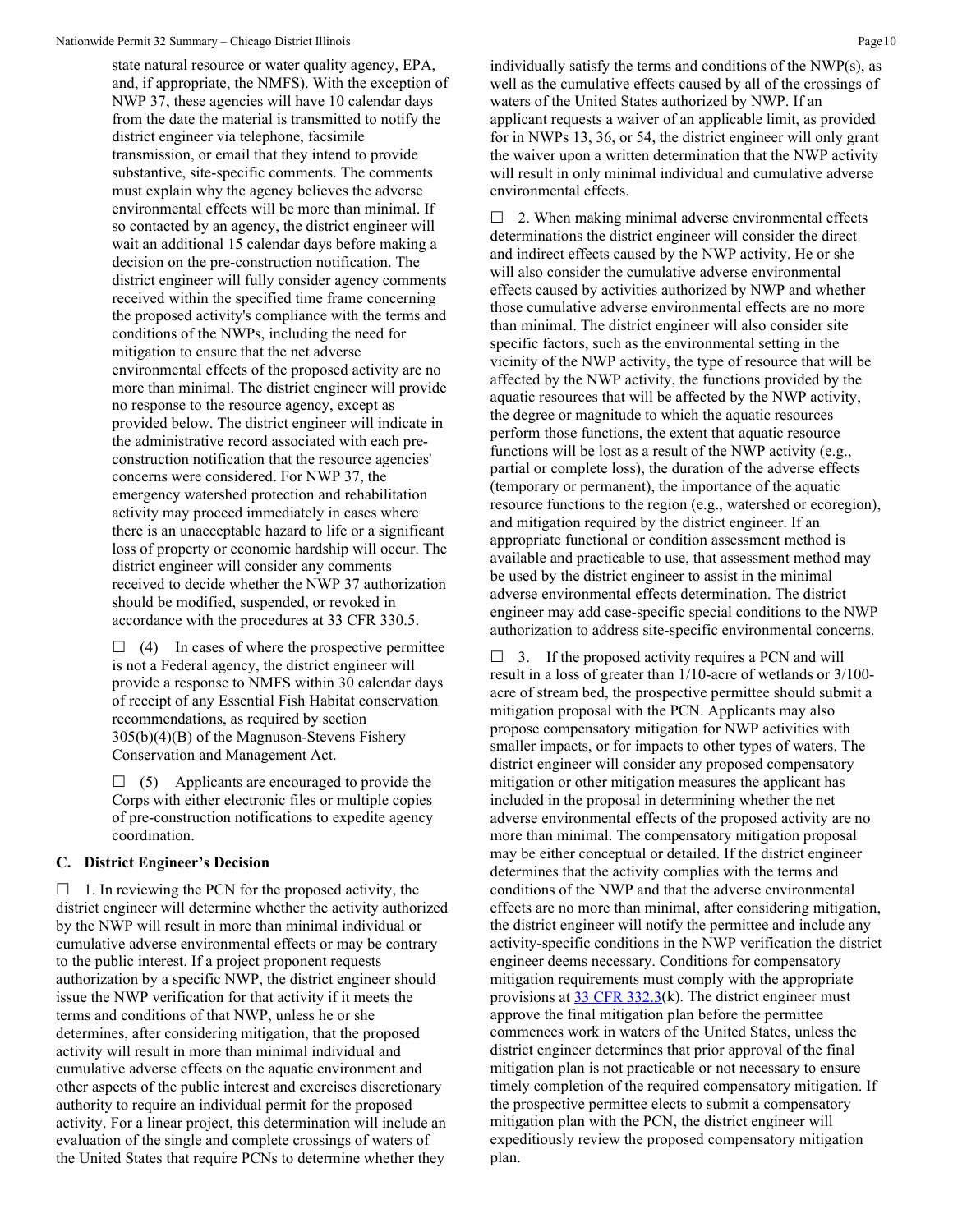The district engineer must review the proposed compensatory mitigation plan within 45 calendar days of receiving a complete PCN and determine whether the proposed mitigation would ensure that the NWP activity results in no more than minimal adverse environmental effects. If the net adverse environmental effects of the NWP activity (after consideration of the mitigation proposal) are determined by the district engineer to be no more than minimal, the district engineer will provide a timely written response to the applicant. The response will state that the NWP activity can proceed under the terms and conditions of the NWP, including any activityspecific conditions added to the NWP authorization by the district engineer.

 $\Box$  4. If the district engineer determines that the adverse environmental effects of the proposed activity are more than minimal, then the district engineer will notify the applicant either: (a) That the activity does not qualify for authorization under the NWP and instruct the applicant on the procedures to seek authorization under an individual permit; (b) that the activity is authorized under the NWP subject to the applicant's submission of a mitigation plan that would reduce the adverse environmental effects so that they are no more than minimal; or (c) that the activity is authorized under the NWP with specific modifications or conditions. Where the district engineer determines that mitigation is required to ensure no more than minimal adverse environmental effects, the activity will be authorized within the 45-day PCN period (unless additional time is required to comply with general conditions 18, 20, and/or 31), with activity-specific conditions that state the mitigation requirements. The authorization will include the necessary conceptual or detailed mitigation plan or a requirement that the applicant submit a mitigation plan that would reduce the adverse environmental effects so that they are no more than minimal. When compensatory mitigation is required, no work in waters of the United States may occur until the district engineer has approved a specific mitigation plan or has determined that prior approval of a final mitigation plan is not practicable or not necessary to ensure timely completion of the required compensatory mitigation.

## D. **Further Information**

1. District engineers have authority to determine if an activity complies with the terms and conditions of an NWP.

2. NWPs do not obviate the need to obtain other federal, state, or local permits, approvals, or authorizations required by law.

3. NWPs do not grant any property rights or exclusive privileges.

4. NWPs do not authorize any injury to the property or rights of others.

5. NWPs do not authorize interference with any existing or proposed Federal project (see general condition 31).

#### E. **Definitions**

**Best management practices (BMPs)**: Policies, practices, procedures, or structures implemented to mitigate the adverse environmental effects on surface water quality resulting from development. BMPs are categorized as structural or nonstructural.

**Compensatory mitigation**: The restoration (re-establishment or rehabilitation), establishment (creation), enhancement, and/or in certain circumstances preservation of aquatic resources for the purposes of offsetting unavoidable adverse impacts which remain after all appropriate and practicable avoidance and minimization has been achieved.

**Currently serviceable**: Useable as is or with some maintenance, but not so degraded as to essentially require reconstruction.

**Direct effects**: Effects that are caused by the activity and occur at the same time and place.

**Discharge:** The term "discharge" means any discharge of dredged or fill material into waters of the United States.

**Ecological reference:** A model used to plan and design an aquatic habitat and riparian area restoration, enhancement, or establishment activity under NWP 27. An ecological reference may be based on the structure, functions, and dynamics of an aquatic habitat type or a riparian area type that currently exists in the region where the proposed NWP 27 activity is located. Alternatively, an ecological reference may be based on a conceptual model for the aquatic habitat type or riparian area type to be restored, enhanced, or established as a result of the proposed NWP 27 activity. An ecological reference takes into account the range of variation of the aquatic habitat type or riparian area type in the region.

**Enhancement**: The manipulation of the physical, chemical, or biological characteristics of an aquatic resource to heighten, intensify, or improve a specific aquatic resource function(s). Enhancement results in the gain of selected aquatic resource function(s), but may also lead to a decline in other aquatic resource function(s). Enhancement does not result in a gain in aquatic resource area.

**Establishment (creation):** The manipulation of the physical, chemical, or biological characteristics present to develop an aquatic resource that did not previously exist at an upland site. Establishment results in a gain in aquatic resource area.

**High Tide Line**: The line of intersection of the land with the water's surface at the maximum height reached by a rising tide. The high tide line may be determined, in the absence of actual data, by a line of oil or scum along shore objects, a more or less continuous deposit of fine shell or debris on the foreshore or berm, other physical markings or characteristics, vegetation lines, tidal gages, or other suitable means that delineate the general height reached by a rising tide. The line encompasses spring high tides and other high tides that occur with periodic frequency but does not include storm surges in which there is a departure from the normal or predicted reach of the tide due to the piling up of water against a coast by strong winds such as those accompanying a hurricane or other intense storm.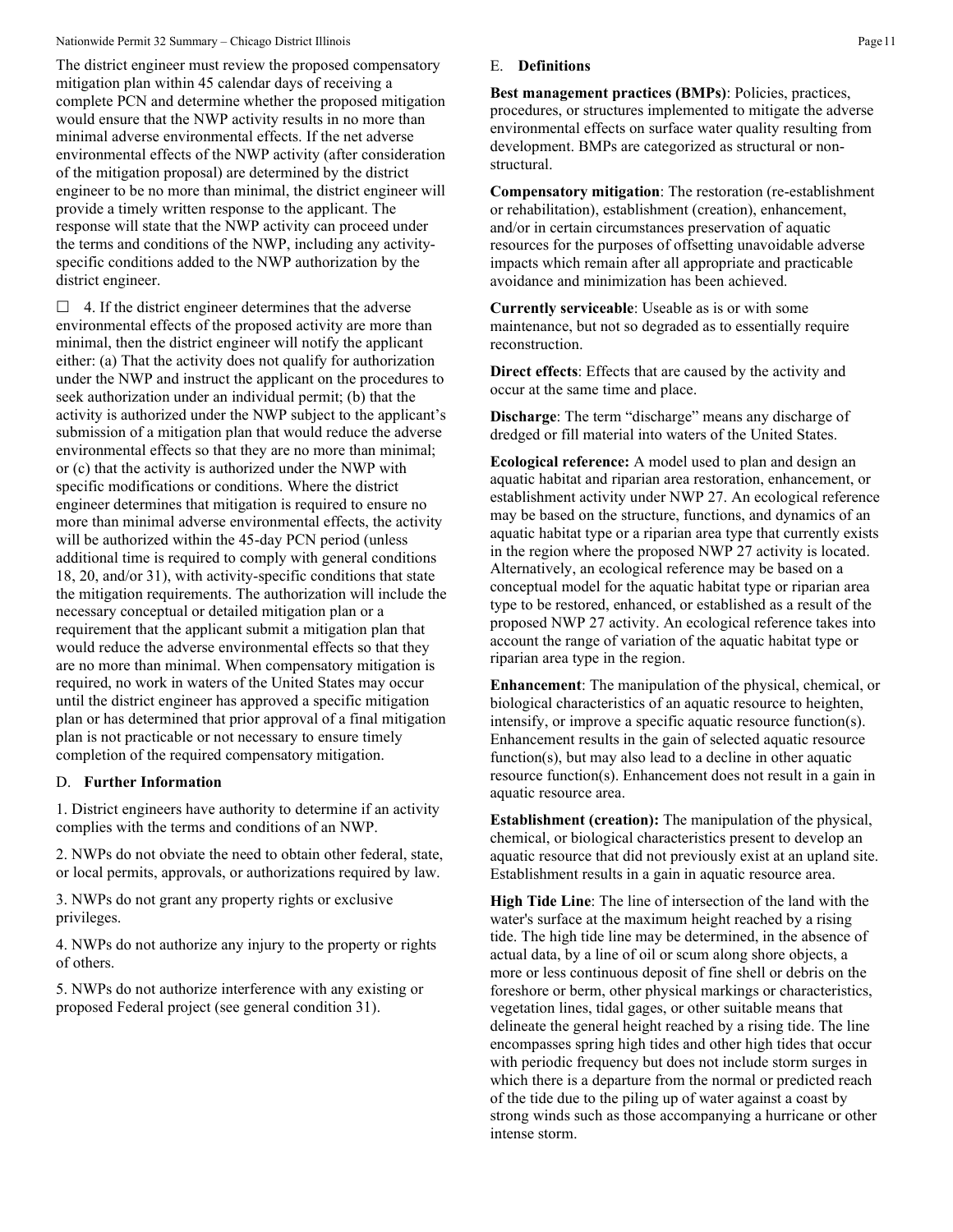**Historic Property**: Any prehistoric or historic district, site (including archaeological site), building, structure, or other object included in, or eligible for inclusion in, the National Register of Historic Places maintained by the Secretary of the Interior. This term includes artifacts, records, and remains that are related to and located within such properties. The term includes properties of traditional religious and cultural importance to an Indian tribe or Native Hawaiian organization and that meet the National Register criteria (36 CFR part 60).

**Independent utility**: A test to determine what constitutes a single and complete non-linear project in the Corps Regulatory Program. A project is considered to have independent utility if it would be constructed absent the construction of other projects in the project area. Portions of a multi-phase project that depend upon other phases of the project do not have independent utility. Phases of a project that would be constructed even if the other phases were not built can be considered as separate single and complete projects with independent utility.

**Indirect effects**: Effects that are caused by the activity and are later in time or farther removed in distance, but are still reasonably foreseeable.

**Loss of waters of the United States**: Waters of the United States that are permanently adversely affected by filling, flooding, excavation, or drainage because of the regulated activity. The loss of stream bed includes the acres of stream bed that are permanently adversely affected by filling or excavation because of the regulated activity. Permanent adverse effects include permanent discharges of dredged or fill material that change an aquatic area to dry land, increase the bottom elevation of a waterbody, or change the use of a waterbody. The acreage of loss of waters of the United States is a threshold measurement of the impact to jurisdictional waters for determining whether a project may qualify for an NWP; it is not a net threshold that is calculated after considering compensatory mitigation that may be used to offset losses of aquatic functions and services. Waters of the United States temporarily filled, flooded, excavated, or drained, but restored to pre-construction contours and elevations after construction, are not included in the measurement of loss of waters of the United States. Impacts resulting from activities that do not require Department of the Army authorization, such as activities eligible for exemptions under section 404(f) of the Clean Water Act, are not considered when calculating the loss of waters of the United States.

**Navigable waters:** Waters subject to section 10 of the Rivers and Harbors Act of 1899. These waters are defined at 33 CFR part 329.

**Non-tidal wetland**: A non-tidal wetland is a wetland that is not subject to the ebb and flow of tidal waters. Non-tidal wetlands contiguous to tidal Start Printed Page 57394waters are located landward of the high tide line (i.e., spring high tide line).

**Open water:** For purposes of the NWPs, an open water is any area that in a year with normal patterns of precipitation has water flowing or standing above ground to the extent that an ordinary high water mark can be determined. Aquatic vegetation within the area of flowing or standing water is either non-emergent, sparse, or absent. Vegetated shallows are considered to be open waters. Examples of "open waters" include rivers, streams, lakes, and ponds.

**Ordinary High Water Mark**: The term ordinary high water mark means that line on the shore established by the fluctuations of water and indicated by physical characteristics such as a clear, natural line impressed on the bank, shelving, changes in the character of soil, destruction of terrestrial vegetation, the presence of litter and debris, or other appropriate means that consider the characteristics of the surrounding areas.

**Perennial stream**: A perennial stream has surface water flowing continuously year-round during a typical year.

**Practicable**: Available and capable of being done after taking into consideration cost, existing technology, and logistics in light of overall project purposes.

**Pre-construction notification:** A request submitted by the project proponent to the Corps for confirmation that a particular activity is authorized by nationwide permit. The request may be a permit application, letter, or similar document that includes information about the proposed work and its anticipated environmental effects. Pre-construction notification may be required by the terms and conditions of a nationwide permit, or by regional conditions. A preconstruction notification may be voluntarily submitted in cases where pre-construction notification is not required and the project proponent wants confirmation that the activity is authorized by nationwide permit.

**Preservation**: The removal of a threat to, or preventing the decline of, aquatic resources by an action in or near those aquatic resources. This term includes activities commonly associated with the protection and maintenance of aquatic resources through the implementation of appropriate legal and physical mechanisms. Preservation does not result in a gain of aquatic resource area or functions.

**Re-establishment**: The manipulation of the physical, chemical, or biological characteristics of a site with the goal of returning natural/historic functions to a former aquatic resource. Re-establishment results in rebuilding a former aquatic resource and results in a gain in aquatic resource area and functions.

**Rehabilitation**: The manipulation of the physical, chemical, or biological characteristics of a site with the goal of repairing natural/historic functions to a degraded aquatic resource. Rehabilitation results in a gain in aquatic resource function, but does not result in a gain in aquatic resource area.

**Restoration**: The manipulation of the physical, chemical, or biological characteristics of a site with the goal of returning natural/historic functions to a former or degraded aquatic resource. For the purpose of tracking net gains in aquatic resource area, restoration is divided into two categories: Reestablishment and rehabilitation.